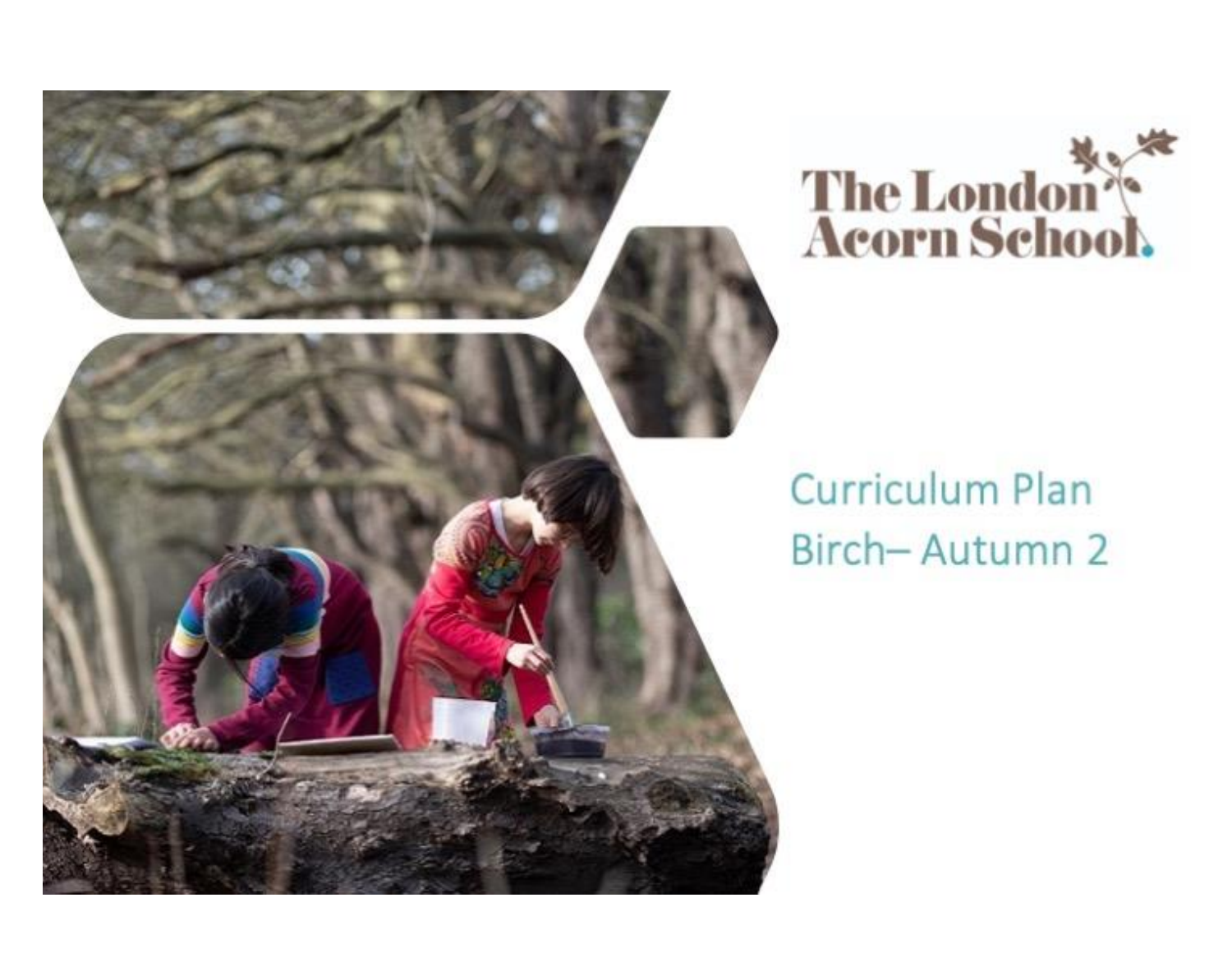# The London

## Programmes of Study

Class/ Year class 2 year 3 Term Autumn Second half term

### Unit title : DRAGONS DEN

#### Literacy Genres

Persuasive leaflet/letters: RSPB Charity Letter *[Babcock]* (2 weeks) Authors & Letters: BFG, Roald Dahl (3 weeks) Explanations: How Santa Really Works [Babcock] *Alan Snow* (2 weeks)

#### Reading Enhancements

The Story of Inventions-Anna Claybourne

| Literacy |                                                     | <b>Maths</b> | Multiplication and division                                                                    |
|----------|-----------------------------------------------------|--------------|------------------------------------------------------------------------------------------------|
|          | Progression in Reading Comprehension                |              | key multiplication and division facts                                                          |
|          | Vocabulary /Inference/ predict/ explain/ retrieve/  |              | doubling and halving<br>$\overline{\phantom{a}}$                                               |
|          | summarise                                           |              | multiplication and division facts for the 5, 10, 2, 4 and 3 times-<br>$\overline{\phantom{a}}$ |
|          |                                                     |              | tables                                                                                         |
|          | Grammar                                             |              | Word problems<br>$\overline{\phantom{a}}$                                                      |
|          | To understand the need for grammatical              |              | Derive division facts from known times tables<br>$\overline{\phantom{m}}$                      |
|          | agreement, matching verbs to nouns/pronouns,        |              | Division with remainders<br>$\overline{\phantom{a}}$                                           |
|          | e.g. I am; the children are;                        |              |                                                                                                |
|          | To use simple gender forms, e.g. his/her correctly; |              | Measurement                                                                                    |
|          | To use standard forms of verbs in speaking and      |              | Telling the time with increasing accuracy; to the nearest five                                 |
|          | writing, e.g. catch/caught, see/saw, go/went and    |              | minutes on analogue and digital clocks                                                         |
|          | to use the past tense consistently for narration    |              | Know and understand the calendar, incl days, weeks and months<br>$\overline{\phantom{a}}$      |
|          |                                                     |              | SI units and measurement of length and capacity<br>$\overline{\phantom{a}}$                    |
|          | Writing to entertain:                               |              | Choose an appropriate instrument to measure a length and use a<br>$\overline{\phantom{a}}$     |
|          | Stories (Including re-telling, personal experiences |              | ruler to estimate, measure and draw to the nearest centimetre                                  |
|          | real & fictional)                                   |              | Know 1 litre = $1000$ ml<br>$\overline{\phantom{a}}$                                           |
|          | Descriptions                                        |              | estimate and measure capacity in millilitres<br>$\overline{\phantom{a}}$                       |
|          | Poetry                                              |              |                                                                                                |
|          | In character role (letter to recount / dairy entry) |              | Geometry: properties of shapes                                                                 |
|          |                                                     |              | Identifying, describing and sorting 3D shapes<br>$\overline{\phantom{a}}$                      |
|          | Writing to inform:                                  |              | Properties of 3D shapes                                                                        |
|          | Recount - First-hand experience                     |              |                                                                                                |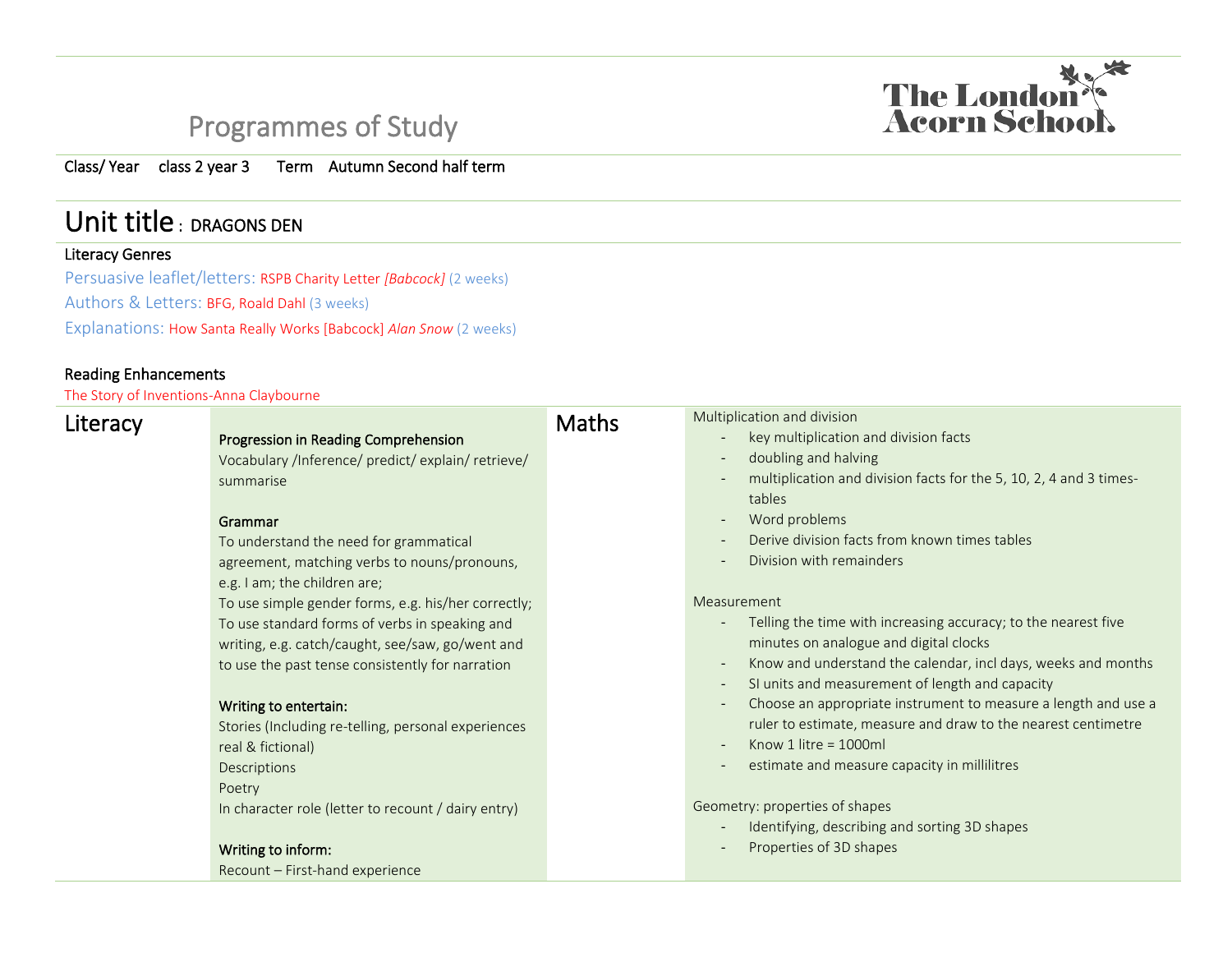|                             | Instructions - First-hand experience<br>NCR - Information booklet<br>Explanation - Observed process<br>Letter<br>Progression in Reading Comprehension<br>Vocabulary /Inference/ predict/ explain/ retrieve/<br>summarise                                                                                                                                                                                                                                                                                                                                       |                   | Statistics<br>Fractions, ratio and proportion<br>Doubling and halving numbers up to 100 using partitioning<br>Understanding half and other unit fractions<br>understanding fractions and fractions of numbers                                                             |
|-----------------------------|----------------------------------------------------------------------------------------------------------------------------------------------------------------------------------------------------------------------------------------------------------------------------------------------------------------------------------------------------------------------------------------------------------------------------------------------------------------------------------------------------------------------------------------------------------------|-------------------|---------------------------------------------------------------------------------------------------------------------------------------------------------------------------------------------------------------------------------------------------------------------------|
| Art                         | <b>PAINTING - SILOUETTES AND WATER</b><br><b>COLOUR (STONEHENGE)</b><br>Know that silhouettes are created by light<br>$\bullet$<br>being blocked by an object<br>Create an outline to represent a<br>$\bullet$<br>silhouette through drawing and sketching<br>Explore why block colour is best used to<br>represent a foreground<br>Know that tints and shades have the same<br>base colour<br>Explore using watercolour in linear and<br>concentric form to create an effect                                                                                  | <b>Humanities</b> | Geography<br><b>LOCATION</b><br>• Find out how a compass works<br>• Name the eight points of a compass<br>• Use the eight points of a compass to follow a bearing<br>• Make a simple compass using magnets (science and<br>D.T link).                                     |
| Relationships<br>and Health | <b>ONLINE SAFETY</b><br>Know what information is personal and should<br>not be shared online.<br>Know the importance of being nice to people<br>online, like you would be in the playground.<br>Know what is 'personal information' and the<br>importance of keeping personal information<br>private.<br>Know why it is not safe to share videos of<br>$\bullet$<br>yourself, wearing school uniform, on YouTube<br>(giving away information about yourself)<br>Know why it is not ok for someone they don't<br>know online (and offline) to ask you to send a | Forest<br>School  | Empathy and self-care: Story of Fog - friendship. Use soap from<br>horse chestnut leaves, make shelters for animals - dead-hedges,<br>hedgehog homes. Foraging for firewood. Carrying sticks safely.<br>Practise safe fire technique, make Dragon Leaf spiral at equinox. |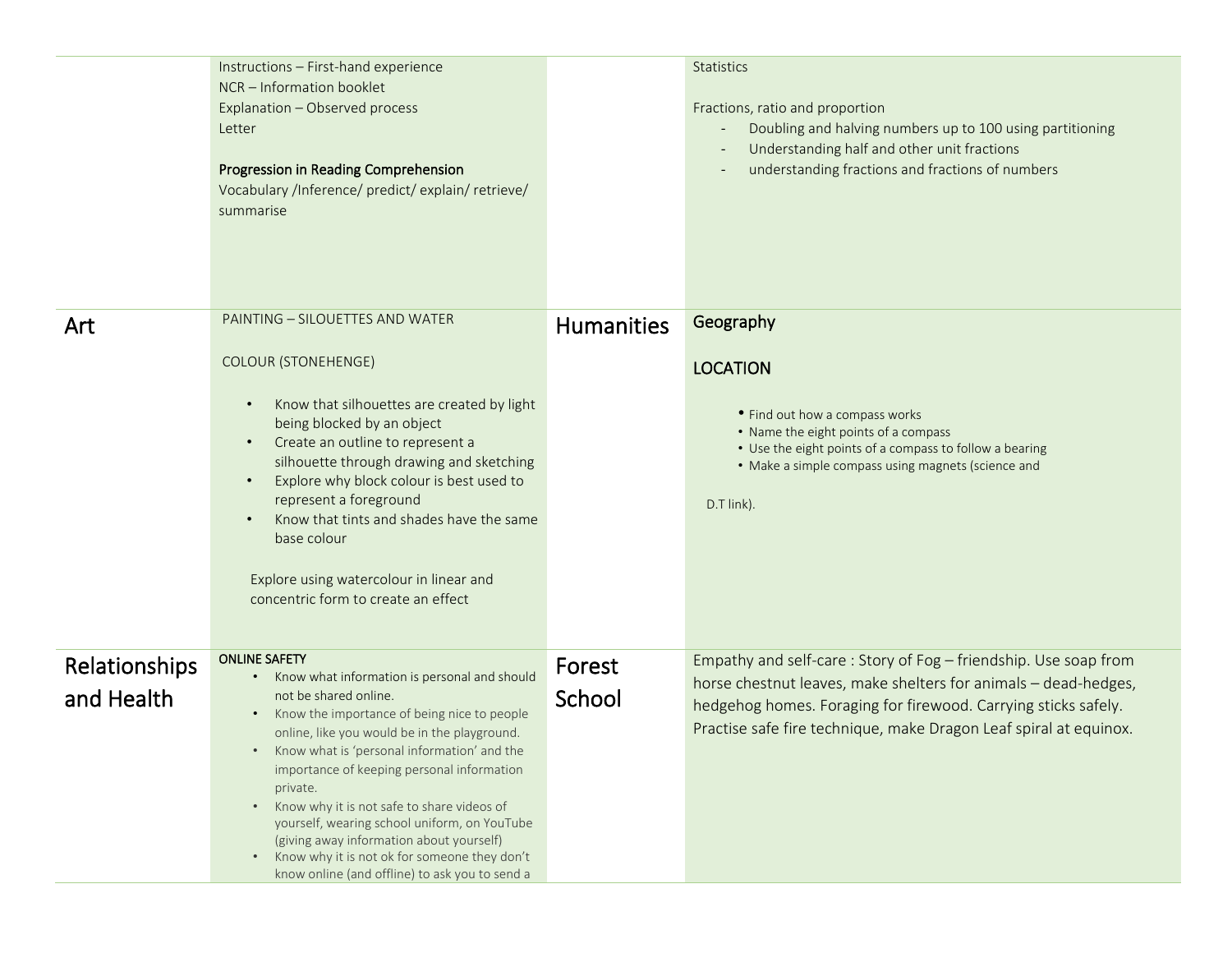|                                              | photo of yourself? [No. This is personal<br>information.<br>Know the meaning of digital footprint / digital<br>tattoo and that once a person posts<br>something they lose control of it. It is not<br>possible to stop it from being shown<br>somewhere on the internet.<br>Know that you don't have to respond to<br>people you don't know and that you can leave<br>a game at any time if you don't feel safe or<br>happy.<br>Resource: CEOP Clip https://www.youtube.com/watch?v=-<br>nMUbHuffO8                                                                                                                                                                                                                                                                                                                                                                                                 |                |                                                                                                                                                                                                                                                                                                                                                                                                                                                                                                                                                                                                                        |
|----------------------------------------------|-----------------------------------------------------------------------------------------------------------------------------------------------------------------------------------------------------------------------------------------------------------------------------------------------------------------------------------------------------------------------------------------------------------------------------------------------------------------------------------------------------------------------------------------------------------------------------------------------------------------------------------------------------------------------------------------------------------------------------------------------------------------------------------------------------------------------------------------------------------------------------------------------------|----------------|------------------------------------------------------------------------------------------------------------------------------------------------------------------------------------------------------------------------------------------------------------------------------------------------------------------------------------------------------------------------------------------------------------------------------------------------------------------------------------------------------------------------------------------------------------------------------------------------------------------------|
| Design and<br>technology/<br><b>Woodwork</b> | <b>MECHANISMS</b><br>• Design and build an accessory that will help to keep<br>a compass level when it is being used.<br>• Use research and develop design criteria of<br>innovative and functional bases<br>Generate, develop and model their ideas through<br>$\bullet$<br>discussion, annotated sketches, cross-sectional and<br>exploded diagrams, prototypes and pattern pieces<br>Select from and use a wide range of tools and<br>$\bullet$<br>materials to perform practical tasks accurately<br>Explore whether the compass still works the same,<br>$\bullet$<br>or whether it behaves differently<br>Suggest alternative ways of making their product, if<br>$\bullet$<br>first attempts fail<br>Carry out appropriate tests before making any<br>$\bullet$<br>improvements<br>Present their product to an audience<br>highlighting its functionality, design purpose<br>and aesthetics. | <b>Science</b> | <b>PHYSICS - FORCES AND MAGNETS • Know what a force is.</b><br>Compare how things move on different surfaces.<br>$\bullet$<br>Know and name a range of forces.<br>Know that magnets are a force that attract, repel and have<br>$\bullet$<br>two poles.<br>Know magnetic force acts at a distance.<br>Know that some materials are magnetic.                                                                                                                                                                                                                                                                           |
| Religious<br><b>Studies</b>                  | <b>CHRISTIANITY</b><br>Know the ways in which Advent, and<br>Christmas are celebrated in this country, and<br>in different parts of the world<br>Identify how the teachings of Jesus relate to<br>being a good neighbour.<br>Know how and why Christians respond to the<br>needs of others around the world.<br>Know what Christian values tell us about<br>fairness.                                                                                                                                                                                                                                                                                                                                                                                                                                                                                                                               | <b>PE</b>      | <b>SWIMMING</b><br>To develop confidence in the water. To enter and leave the pool safely. Be<br>able to answer questions about pool safety. Swims competently,<br>confidently and proficiently over a distance of at least 10m. Begin to refine<br>the technique of breaststroke and back stroke. Outcome: To swim a width<br>unaided in recognisable stroke.<br><b>FITNESS</b><br>$\overline{\phantom{a}}$<br>Develop and improve physical activity for sustained periods of time. Learn<br>skills to solve problems, individually and as part of a team. Increase and<br>improve on longevity of physical activity. |